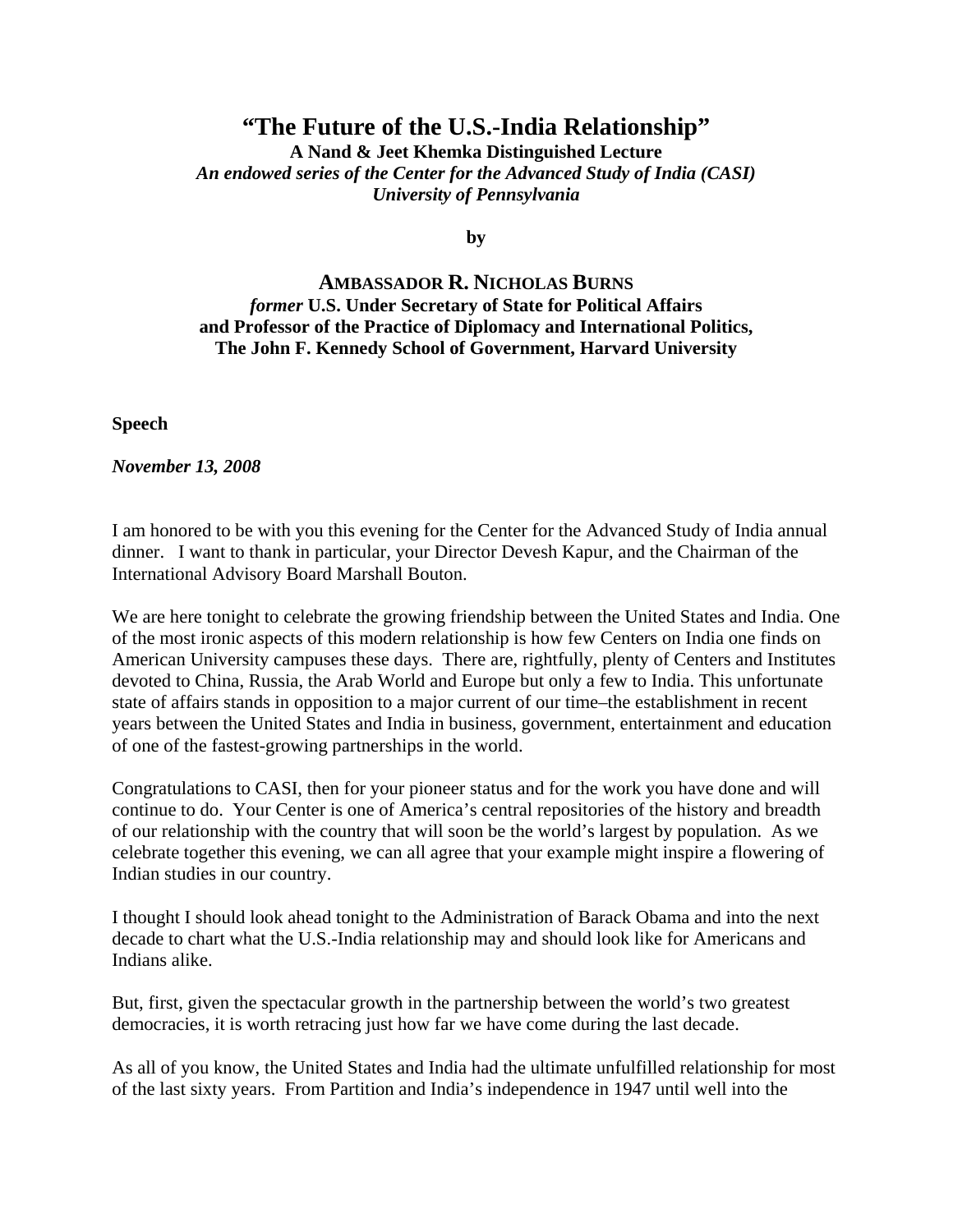1990s, our two countries co-existed but never managed to move qualitatively much beyond that. We were ships passing in the night during the long decades of the Cold War when India was famously champion of the Non-Aligned Movement and the U.S. famously aligned as leader of the West.

It wasn't that our motives were cynical or misplaced or that we wished misfortune for each other. We were never adversaries. In fact, time and again, from Harry Truman to JFK to Ronald Reagan, American Presidents called for a positive breakthrough in our relations with India. But, more often than not, and for different reasons, we never found the trust that governments need to develop a true partnership.

Happily, that all changed when, on the American side, President Clinton and then President Bush made the ambitious and prescient strategic bet that India would rise in our time as one of the world's great powers and that therefore we had, as a matter of basic self-interest, to forge a much closer relationship with it. In India, the BJP and Congress leaders made the same basic judgment–it was time for our two governments to put aside the ideological differences that had separated us and to realize that as the world had changed, we should as well and that our two countries would be the better for it.

The result has been the development, since the mid-1990s, of one of the most promising bilateral relationships in the world. Its strongest pillar is that it enjoys the support of the leading political parties in each country and, even more importantly, of the Indian and American peoples.

What caused this change?

For Americans, I suspect the end of the Cold War convinced many inside and outside of government that the coming age of globalization would demand that we expand our geo-strategic friendships beyond our traditional allies to the rising powers of the world–China, Brazil, Indonesia, Mexico and, above all, India.

Many elements brought us together with India–a common language; a common bedrock belief in democracy and human freedom; a common interest in regional peace in South Asia; and, indeed, in global stability. For, despite our many historical, political and cultural differences, there was a basic streak of idealism that underwrote the politics of both countries, that defined who the American and Indian peoples really were. Perhaps Gandhi and Nehru, FDR, JFK and possibly even Obama embodied these aspirations in their most visionary dreams. At our heart, we both believed that it was a historical mission of each of our countries to help to return the world to justice, and to the promise of an ultimate peace.

Most important, our peoples brought us together. Our businesses which produced a dramatic acceleration of trade and investment. Our students as Indians have become the largest group of foreigners studying at our universities. And, of course, the growing Indian-American community.

For Indians, the start of the outreach to America and the wider world can be dated to Manmohan Singh's historic opening of the Indian economy that gave Americans a real opportunity, for the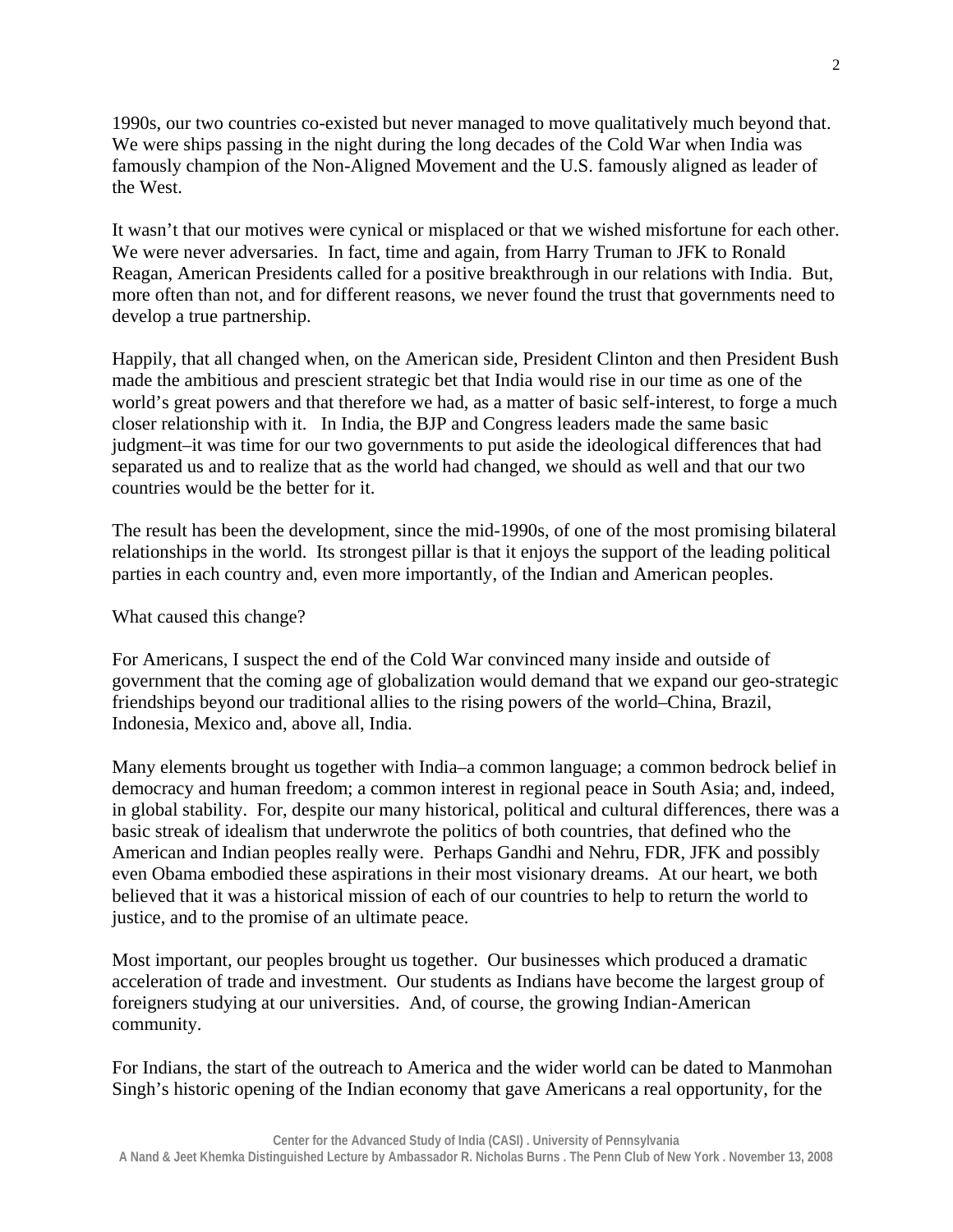very first time, to visualize India as a priority trade and economic partner.

On a different level, the end of the Cold War and unprecedented prosperity in India began to transform the country itself. India did what idealists could only have dreamed of a generation ago. The economic miracle in India lifted over 200 million people out of abject poverty and into a new and burgeoning Indian middle class. Slowly, India became a leading country in scientific and technological talent. Gradually, India began to stretch its political ambitions as it took on new leadership roles in its own region and in the major international institutions that make up the world's power order.

As we have watched this slow-motion evolution of a country rising to power in the world, it often seems that India is in the middle of a fundamental transformation with one foot back in the Non-Aligned Movement and one foot in the global leader camp. It is a pivotal transformation and one that is leading India into a new era. How fast this unfolds and where it ultimately takes the Indian people is difficult to predict.

But, the results so far for the U.S.-India relationship are clear for all to see. We can be confident of positive progress as we look ahead to a new American Administration and to Indian elections in 2009.

Think for a moment of what the two countries have accomplished. The U.S.-India relationship has grown so quickly and by such great strides that I expect Americans a generation from now may well consider India one of our most important friends in the world. We have certainly seen the greatest change in our relationship with India of any major world power.

And, critically, India's rise to world power is a historical process that should not threaten America's own interests in the world. We welcome India's growing strength in South Asia–a region now vital for our interests for the very first time in our history. We welcome India's newfound activity in Asia proper as an important anchor and in the great multilateral institutions that are the backbone of the modern international community. This basic comity of interests is, needless to say, a rare event in the history of great power relationships going back many centuries.

That is not to say that we have identical interests or agreement on all the most important issues of our time. Far from it. And, we are countries with very different histories and cultures.

But, reflect for a moment on the extraordinary progress we have made together in just ten years time. We are working together for peace and stability in Afghanistan, a country that might well be as dominant an issue for President Obama's first term as Iraq was for President Bush. We are working together to resolve conflicts on India's borders in Nepal, Sri Lanka and Bangladesh.

Our bilateral trade more than tripled during the last eight years alone.

Our militaries now train and exercise together on the seas and in the air.

And, our peoples have come together in a way that few would have predicted even a decade ago.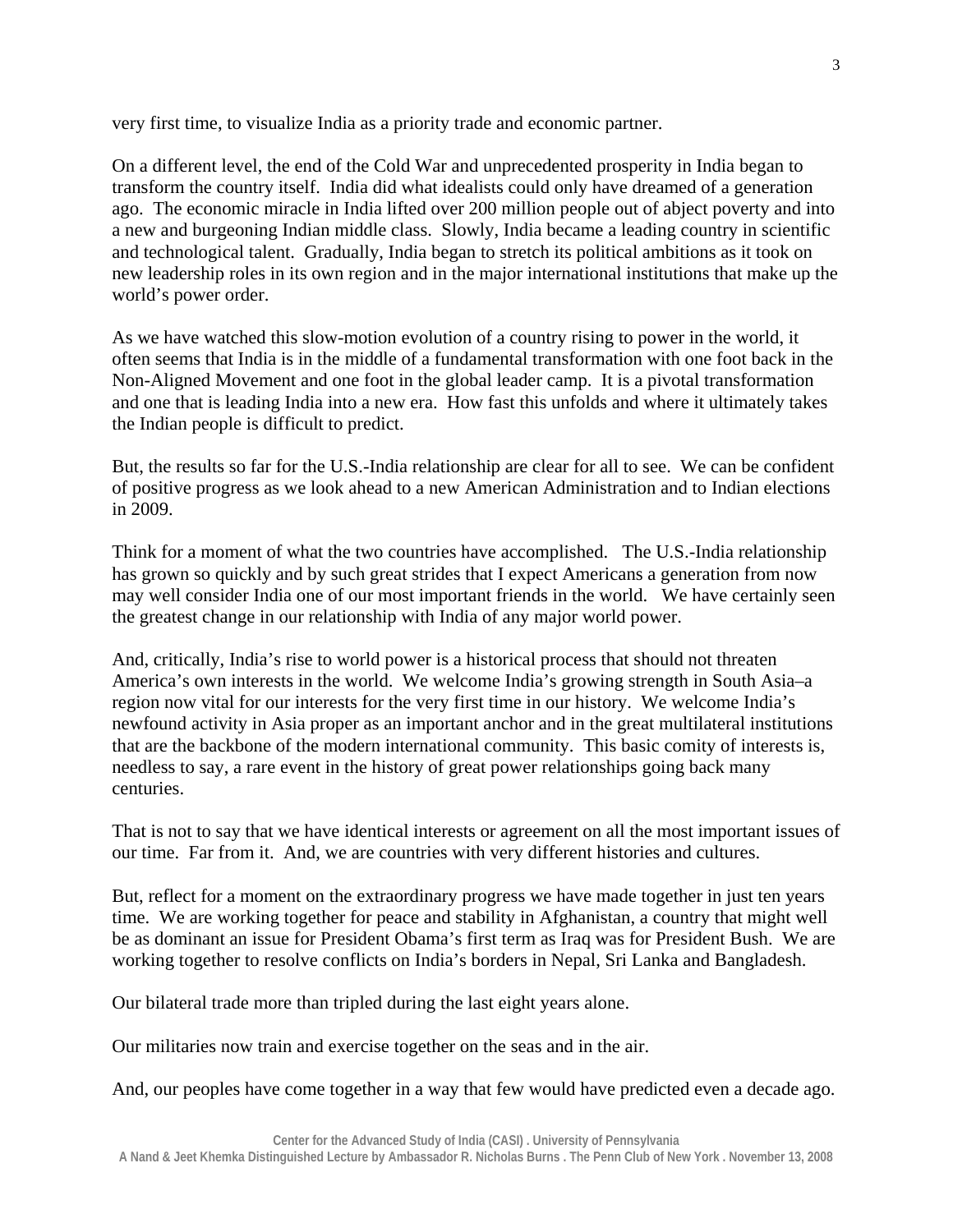We see the influence of the Indian-American community right here in our own country in the extraordinary story of Governor Bobby Jindal, in the eloquence and insight of Fareed Zakaria, in the increasing prevalence of Indian technology and products in our stores and in the fact that you can now find Bollywood movies in every Blockbuster in the land.

No event better symbolized this rise than the U.S.-India Civil Nuclear Agreement.

When Condi Rice returned in April 2005 from her first official visit to India, she explained that she and Prime Minister Singh had agreed to reach for the ultimate game-changer in Indian-American relations. The two governments would finally deal with the elephant in the room. We would end three decades of disagreement on the status and future of India's civil nuclear program. For our side, the U.S. would attempt to change our laws and those of the entire international community to permit India access to state of the art nuclear power plants and nuclear fuel for the first time since the international embargo had been put in place on India back in the 1970s.

It seemed extraordinarily ambitious. And, from a negotiating standpoint, a huge mountain to climb. When Secretary Rice then asked me to be the lead American negotiator on the deal, I had no idea that this one agreement would come to symbolize for both countries the creation of a new, strengthened and qualitatively better partnership.

But, that was achieved only after three years of the most intense, difficult, often frustrating and ultimately exhaustive and exhausting negotiations in which I have ever participated. I made eight trips to India to negotiate that deal. And, I met my two Indian counterparts, Foreign Secretaries Shyam Saran and Shankar Menon, in many parts of the world as we debated, argued, and worked through complex and esoteric technical issues and ultimately negotiated a final agreement.

I began to realize just how big this deal was in the public consciousness in India when I was passing through security at the Delhi airport late one evening in 2006 for the long flight back to Washington. Just as I stepped through the magnetometer, the guard pulled me aside and said in halting English: "Please, Mr. Ambassador, you must finish the 123 agreement. It is vital for India!"

I realized at that moment that our civil nuclear deal had come to symbolize for the Indian public, especially, a new beginning and friendship with America.

I suppose I would be preaching to the choir tonight if I recited the many reasons why this agreement makes sense for our country. I will spare you the full sales pitch. But, the essence of the argument is this: it is an agreement that works for us both and that will vault our relationship forward in ways we could not have imagined even a few years ago.

As the two countries implement this agreement in the years ahead, it will pull India deep into the heart of the international non-proliferation system from which it had been excluded for three decades. The majority of India's nuclear reactors will come under international supervision for the first time. And, it will help to cure the anomaly of India being forced to sit outside that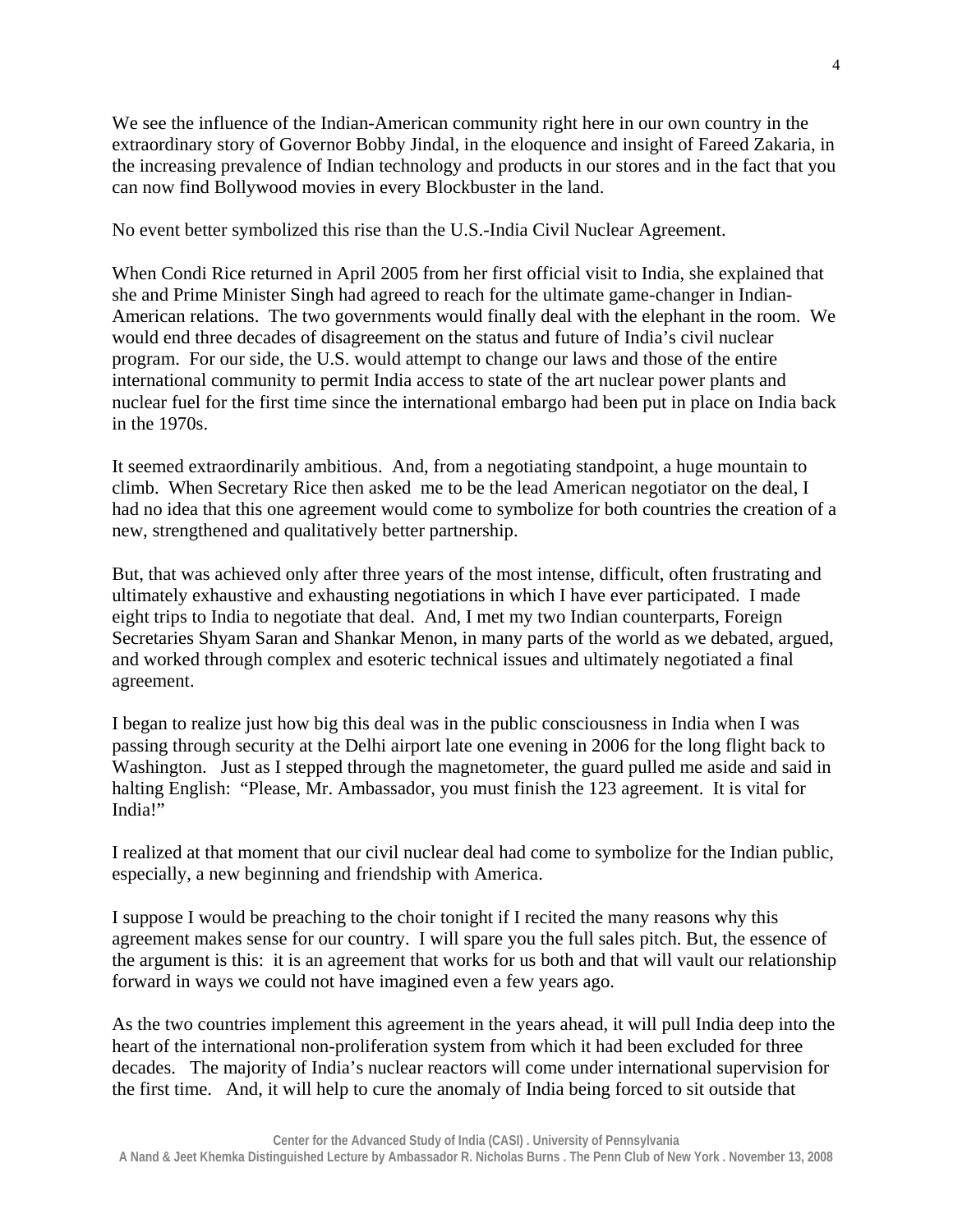system, playing by the rules, while others inside, specifically Iran and North Korea, were cheating.

This agreement will help India to address its voracious need for energy to fuel an expanding economy and population. We hope it will gradually reduce carbon emissions down the line. American firms will find a new market for our nuclear technology.

I am no longer in government and will not have the opportunity to participate in implementing this agreement in the years ahead. But, I will watch from the sidelines with pride, knowing that we did the right thing by thinking out of the box and making this daring leap into a very bright future.

When Barack Obama is sworn into office on January 20, he will face a sea of foreign policy problems and dilemmas. But, India will be a major exception. He will have the more enviable task of charting with the Indian leadership a new and optimistic path into the future.

I expect India to be high on the priority list for the new American administration for the simple fact that, for the very first time in our history, India's region, South Asia, is truly vital to our most important national security interests.

Nearly alone in that region, India is stable, democratic and the key actor in resolving the many crises there.

Two issues will dominate. First, the U.S. and the UN will need India's help in stabilizing Afghanistan as the Taliban insurgency heats up. India's assistance to the Afghan government is vital in rebuilding villages destroyed in the war, in fighting illiteracy and in promoting education for all, most especially young girls who were denied that right when the Taliban was in power.

Second, it will be in the American interest to see positive progress in the India-Pakistan Composite Dialogue and on Kashmir. One of the central indicators of progress in South Asia will be whether or not India and the new Pakistani government can overcome their mutual suspicions and find a way to work together to repress terrorism in the region and to work toward stability and peace. That is a dream that has not been achieved in the entire history of the subcontinent since Partition. But, it is a necessary pre-condition for the kind of peace the region's people deserve.

President-elect Obama should also wish to build on the work of his two immediate predecessors by continuing the construction of a successful and diverse U.S.-India bilateral partnership.

Here are the major elements that need work by both governments in the immediate future:

The two governments can do much more to build a good security relationship. We will likely never be military allies but a mutually beneficial military partnership is a reasonable ambition. When our Navies and Air Forces combined efforts to rush aid to the Tsunami victims in late 2004, it was dramatic evidence that, after fifty years of estrangement, we were finally beginning to achieve close military ties. I hope we will see an expansion of our military exercises and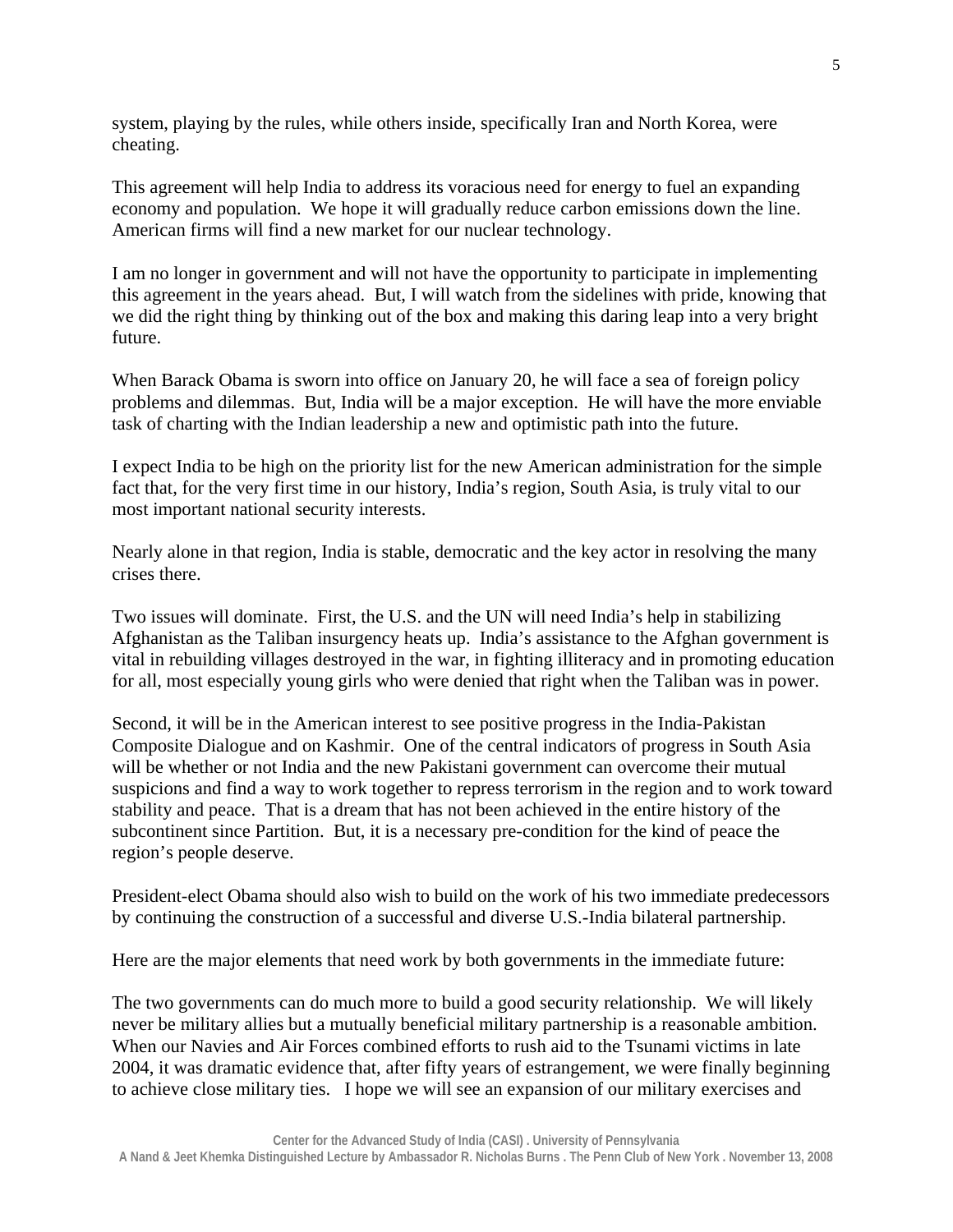training. And, I believe this entire process would be accelerated if India made major purchases of American military technology in the year ahead. Military sales are not important for commercial reasons alone. Actually, they achieve something more long-lasting. They tend to bind together the two militaries in training, equipment and even doctrine over an entire generation and they bring officers from the different countries together as that technology is introduced.

Agriculture should be a natural joint venture project between the two countries. India's six hundred million poor–the largest collection of poor in the world–need a vast infusion of capital, technology, financing and hope. Prime Minister Singh has set an exceedingly ambitious target–a Second Green Revolution in India. As in the first Green Revolution, can American agronomists and our land-grant institutions help Indians to achieve such a breakthrough? For that to happen, the Indian government will need to be more open to the capital and technology of the Indian and American private sectors and less inclined, in my judgment, to see the state as the overriding guide and structure for agricultural development. Prime Minister Singh and President Bush established agriculture as a priority in 2005 but precious little progress has been made because we have been unable to reconcile the vastly different attitudes the two governments have brought to the table.

Can we build in space technology and in manned space flight a partnership between the world's two great, engineering nations? Can we develop together the technologies vital to produce the breakthroughs in energy efficiency that both of our countries badly need? Learning to combine the scientific and technological promise of both countries will be an important, future indicator of the Indian-American relationship.

Will we continue to encourage our students to study at each other's universities? I have little doubt that Indians will continue to come to our campuses in record numbers. I see evidence of that at Harvard every day. I hope we might see a dramatic expansion of the Fulbright program in India to encourage a great many more young Americans to seek formative educational experiences in India itself.

These are among the most important positive opportunities for the Obama Administration with India over the coming years.

There are two important issues on which, I suspect, India and the U.S. will find very tough sledding in 2009 and beyond. How we fare on these may well define how far and how well we develop our partnership during the Obama years.

The first is global trade. The Doha Round broke down, in part, due to strong disagreements between India and the U.S. We have clashed on trade for many years. The challenge now in the midst of a global financial crisis is to resist the lure of protectionism and to compromise so that, in the long term, enhanced trade might help us to climb out of the global economic hole in which we find ourselves. From an American standpoint, Indian flexibility on banking, insurance and retail will be vital. Trade is a two-way street and America will have to find its own way to compromise. We are two of the leading actors in this drama and so must demonstrate leadership for the global good.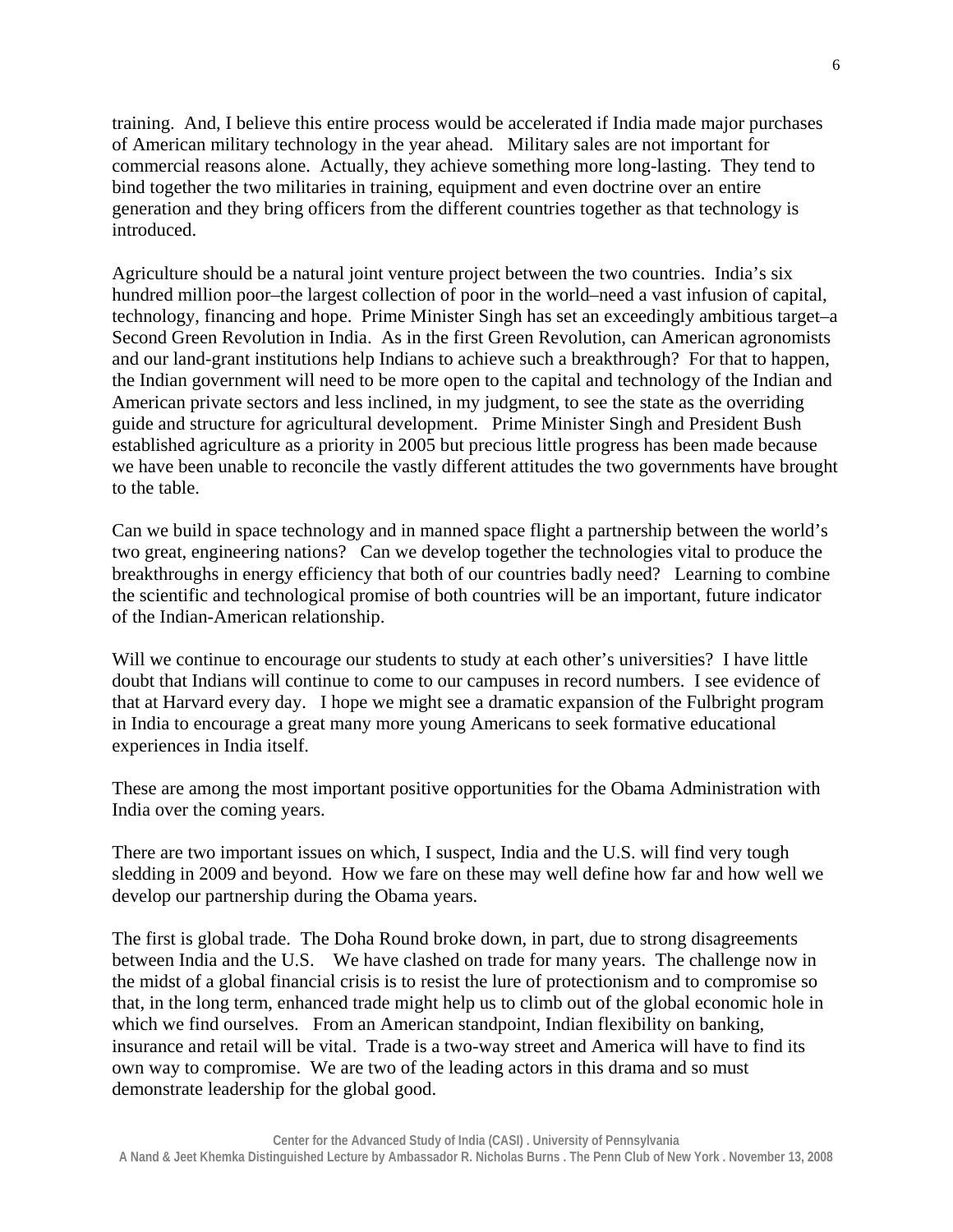The second difficult issue that will define U.S.-India relations in the next few years will be Climate Change. There is every indication that the U.S., under Barack Obama's leadership, will take a central place in the Copenhagen Talks to create a successor agreement to the Kyoto Treaty. An agreement is difficult to visualize if India and China, especially, do not agree to make the sacrifices and reductions in carbon emissions as other great powers are asked to do. If India's position is that the U.S., Europe and other developed economies are expected to make sacrifices that will have a heavy impact on our businesses, but India and China are not, then I believe prospects for an effective treaty will be very difficult to realize. Climate Change is a highly visible issue. I can think of no other important global issue that could sour the atmosphere among our publics more than this one.

Finally, our two countries will need to work together to contain and then resolve the financial crisis that shook New York, Mumbai and every other American and Indian city and town beginning in September. One of the great strengths of both our countries is the spirit of risktaking in our business communities. Will our governments find a way to regulate these markets more strictly and yet do so in a balanced way that will permit our major investment firms and businesses to help restart our stalled economies?

A related challenge will be to redesign and reform the international financial and economic institutions for the modern  $21<sup>st</sup>$  century global power structure.

It is a curious and unfortunate fact that the great international institutions that form the backbone of our modern world resemble much more the power structure of the time during which they were created–the 1940s–than that of our twenty-first century world today.

With that in mind, I hope the United States under President Obama's leadership will consider advocating a new, international effort to bring the  $21<sup>st</sup>$  century's rising powers into global and institutional leadership roles. As India rises to economic power in the world, it will merit, sooner rather than later, a seat at the G-8 table as that organization evolves in membership to include India, China, Brazil and the other new economic powers.

And, right here in New York, it is high time indeed that the Security Council begin to reflect the world of 2009 and not 1949. A modern, twenty first century Security Council must, I believe, include the UN's second largest contributor, Japan. And it must also include the soon to be largest country in the world by population–India. The United States has not until now specifically supported an Indian seat on the Security Council. I hope the Obama Administration can do so early in its tenure.

As we look ahead to 2009 and a new era in U.S.-India relations, I am optimistic that the two countries have built in just ten years time a relationship that will be important to both for as far into the future as we can see. I know that this relationship will remain strong because our mutual interests will continue to dictate that we work together closely.

In the final analysis, governments do not base foreign policy on sentiment but on clear national interest. In the case of India and the United States, we have a coincidence of interests in one